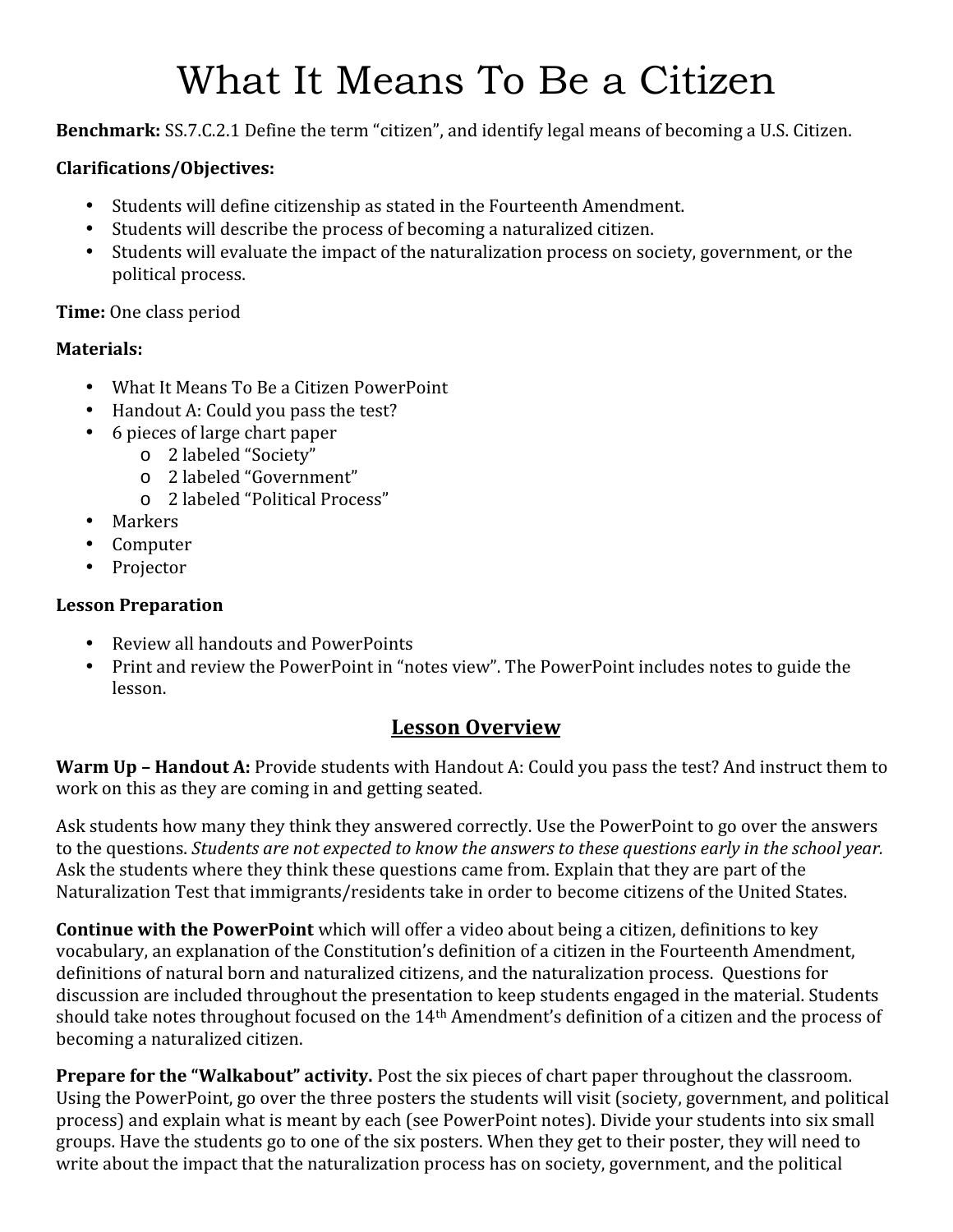process. Give each group 2-3 minutes, and then have them rotate to a new poster. Students should rotate 3 times until they visit each of the poster categories (society, government, political process). There are two posters for each topic in order to keep the groups small. Come together after the students have visited the posters and debrief using the PowerPoint notes.

**Check for Understanding** The final slide will include a question from the End of Course Exam Item Specifications book. Have the students independently write down their answer and ask student to explain how they made their decision.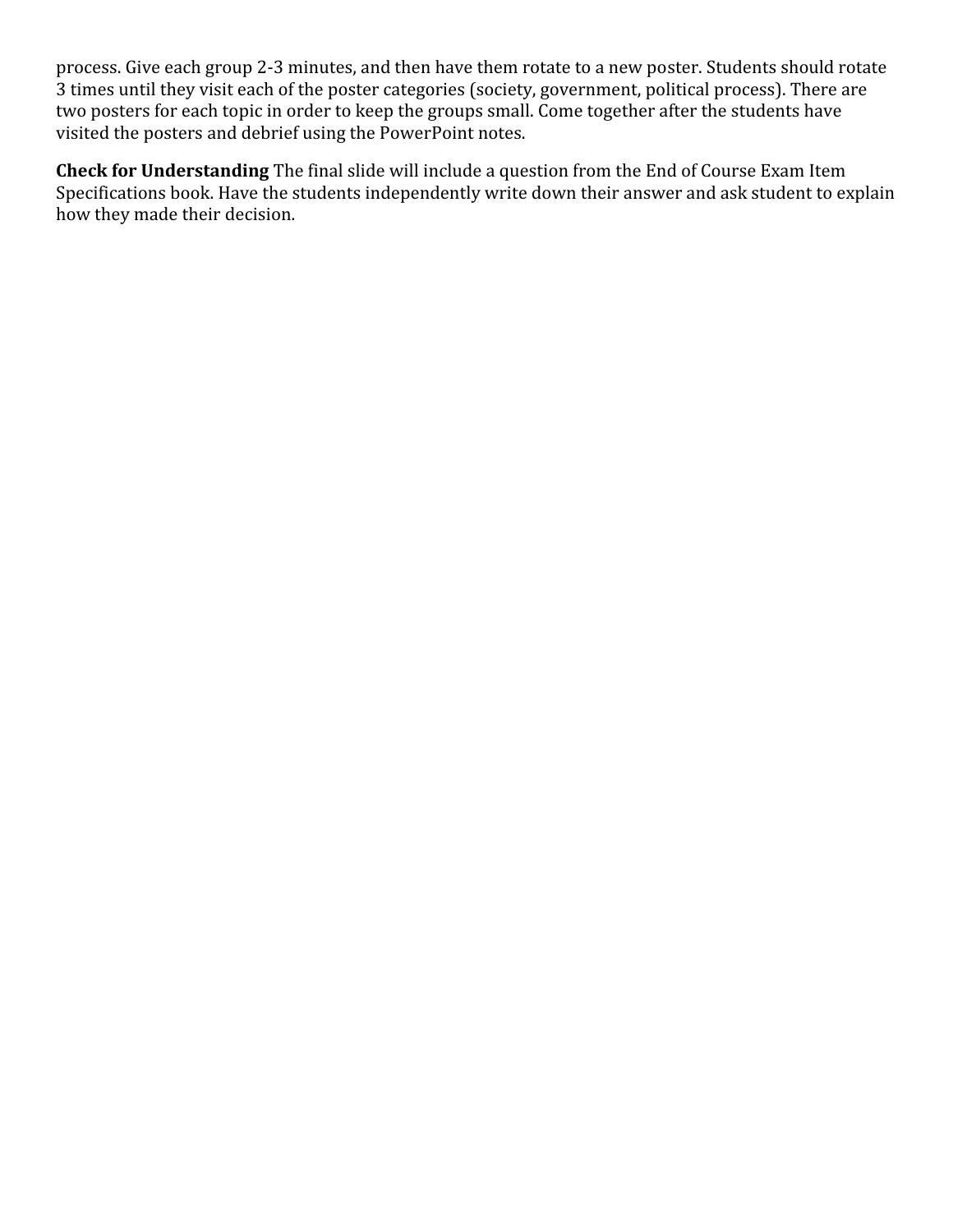## Can You Pass the Test?

Directions: Complete the test below.

- 1. What is the supreme law of the land?
- 2. What does the Constitution do?
- 3. Under our Constitution, some powers belong to the federal government. What is one power of the federal government?
- 4. The idea of self-government is in the first three words of the Constitution. What are these words?

\_\_\_\_\_\_\_\_\_\_\_\_\_\_\_\_\_\_\_\_\_\_\_\_\_\_\_\_\_\_\_

5. How many amendments does the Constitution have?

- 6. What is the Rule of Law?
- 7. What stops one branch of government from becoming too powerful?
- 8. What does the judicial branch do?
- 9. When was the Constitution written?
- 10. The Federalist Papers supported the passage of the U.S. Constitution. Name one of the writers.

Can You Pass the Test?

Directions: Complete the test below.

- 1. What is the supreme law of the land?
- 2. What does the Constitution do?
- 3. Under our Constitution, some powers belong to the federal government. What is one power of the federal government?
- 4. The idea of self-government is in the first three words of the Constitution. What are these words?
- 5. How many amendments does the Constitution have?
- 6. What is the Rule of Law?
- 7. What stops one branch of government from becoming too powerful?
- 8. What does the judicial branch do?
- 9. When was the Constitution written?
- 10. The Federalist Papers supported the passage of the U.S. Constitution. Name one of the writers.